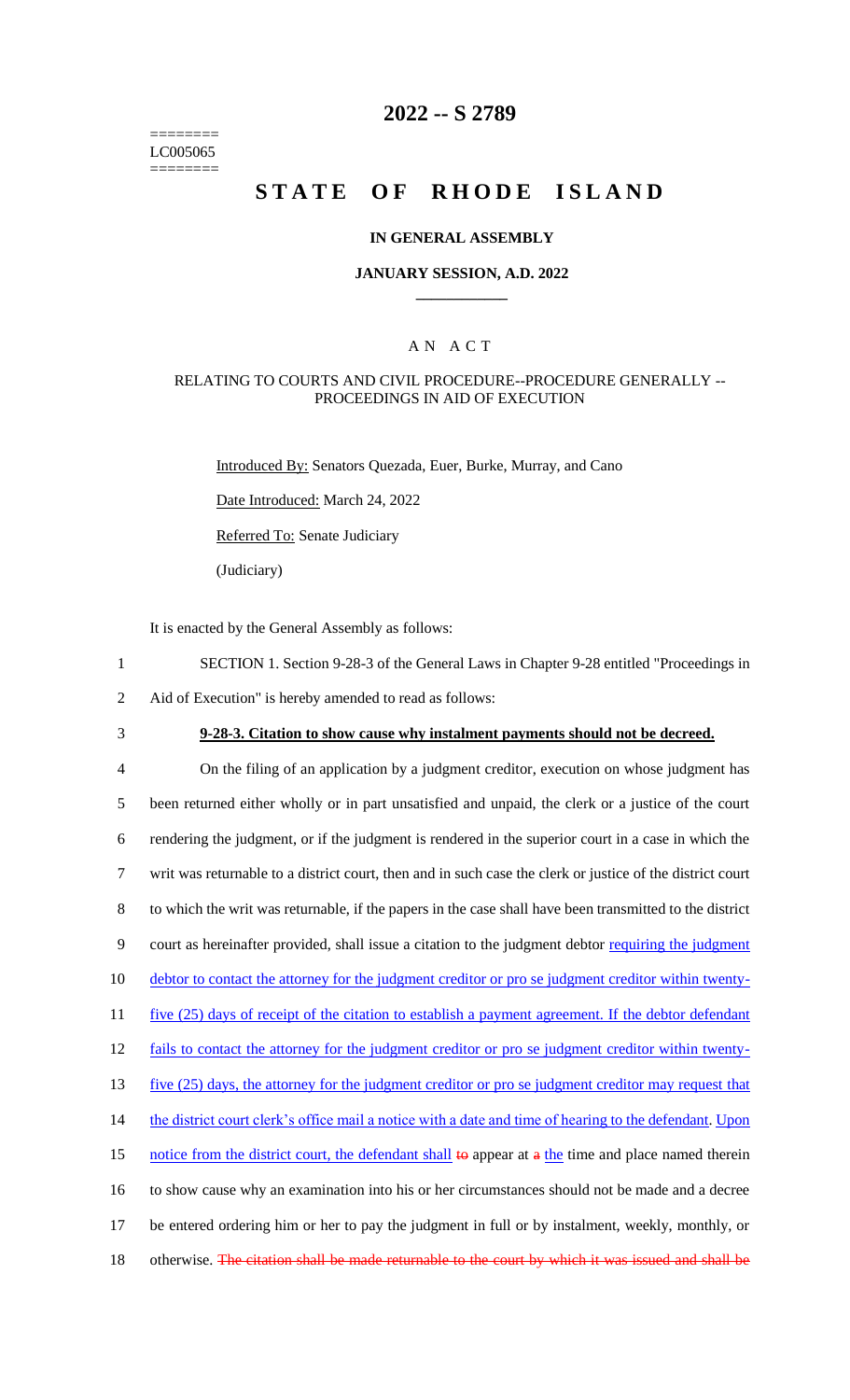- 1 served by delivering a copy to the debtor or by leaving a copy at the last and usual place of abode
- 2 of the debtor with some person living there at least six (6) days before the return day named therein.
- 3 SECTION 2. This act shall take effect upon passage.

 $=$ LC005065 ========